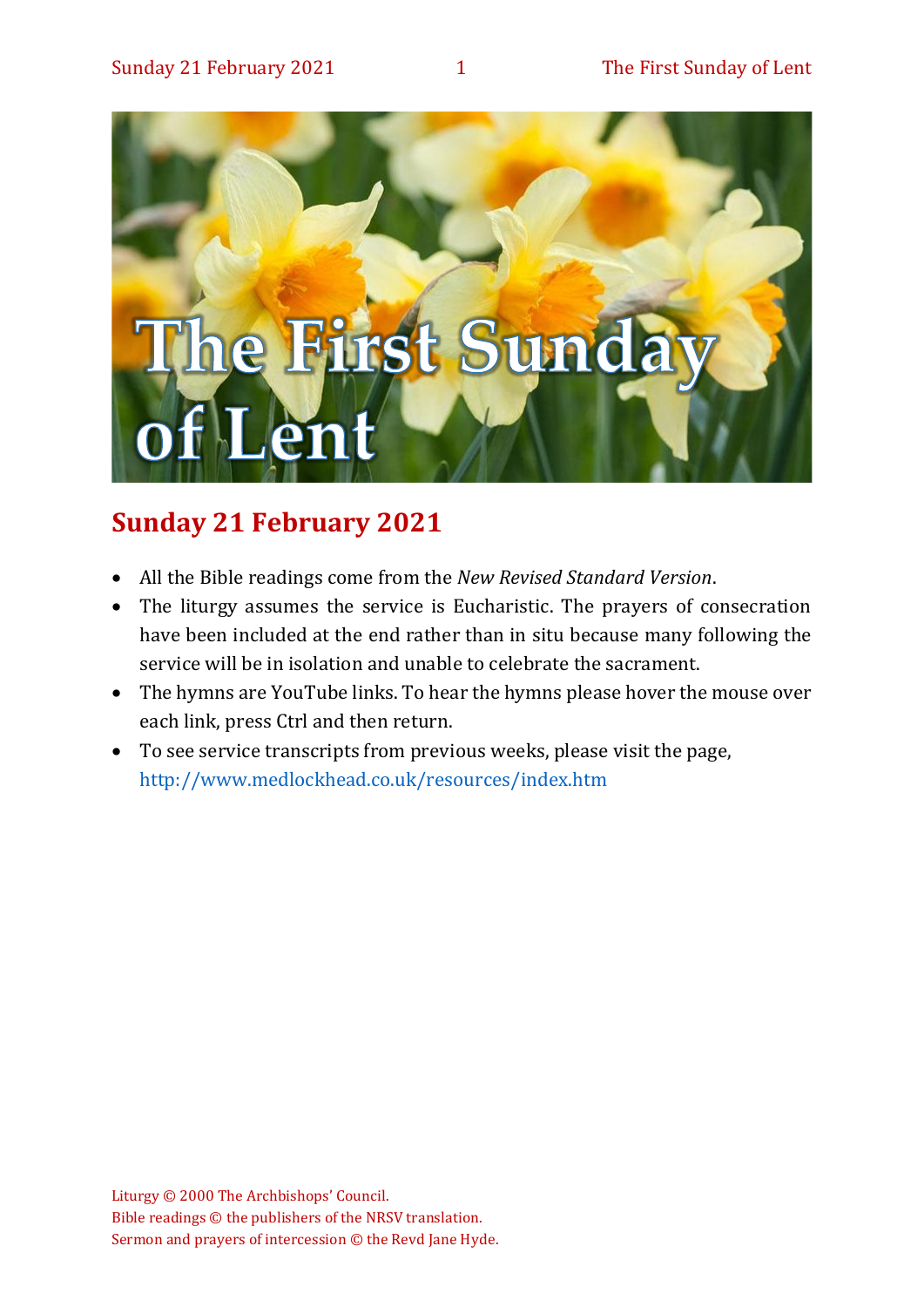# **Introduction and welcome**

# **The Welcome**

In the name of the Father, and of the Son, and of the Holy Spirit

All **Amen.**

The Lord be with you

All **And also with you.**

# **The Preparation**

All **Almighty God,**

**to whom all hearts are open, all desires known, and from whom no secrets are hidden: cleanse the thoughts of our hearts by the inspiration of your Holy Spirit, that we may perfectly love you, and worthily magnify your holy name; through Christ our Lord. Amen.**

Our Lord Jesus Christ said:

The first commandment is this: 'Hear, O Israel, the Lord our God is the only Lord.

You shall love the Lord your God with all your heart,

with all your soul, with all your mind,

and with all your strength.'

And the second is this: 'Love your neighbour as yourself.'

There is no other commandment greater than these.

On these two commandments hang all the law and the prophets.

# All **Amen. Lord, have mercy.**

The sacrifice of God is a broken spirit; a broken and contrite heart God will not despise. Let us come to the Lord, who is full of compassion, and confess our sins in penitence and faith, firmly resolved to keep God's commandments and to live in love and peace with all.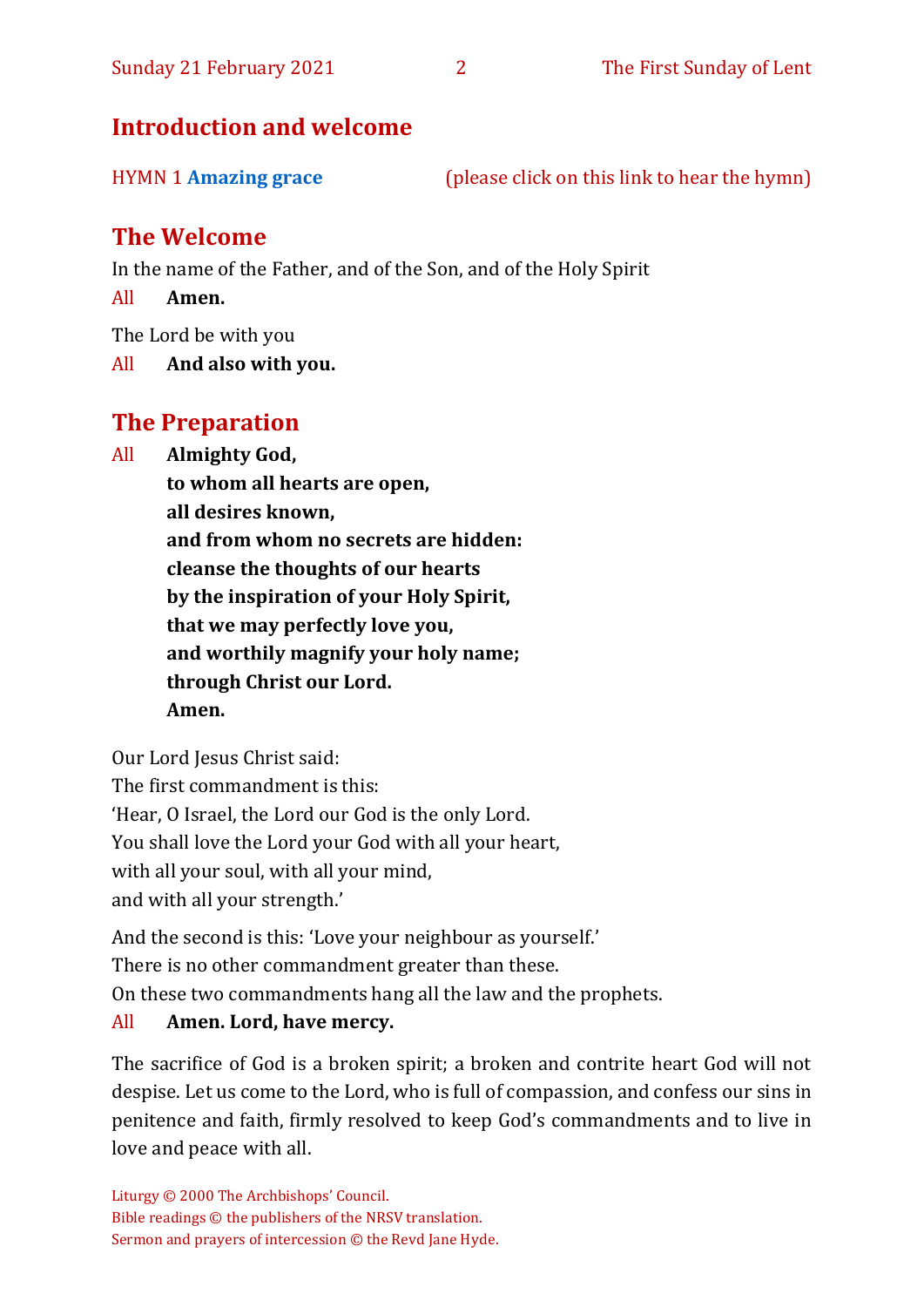All **Almighty God, our heavenly Father, we have sinned against you and against our neighbour in thought and word and deed, through negligence, through weakness, through our own deliberate fault. We are truly sorry and repent of all our sins. For the sake of your Son Jesus Christ, who died for us, forgive us all that is past and grant that we may serve you in newness of life to the glory of your name. Amen.**

Almighty God,

who forgives all who truly repent, have mercy upon you, pardon and deliver you from all your sins, confirm and strengthen you in all goodness, and keep you in life eternal; through Jesus Christ our Lord. All **Amen.**

# **The Gloria**

This Gloria is usually omitted during Lent

# **The Collect for the First Sunday of Lent**

Heavenly Father, your Son battled with the powers of darkness, and grew closer to you in the desert: help us to use these days to grow in wisdom and prayer that we may witness to your saving love in Jesus Christ our Lord.

All **Amen.**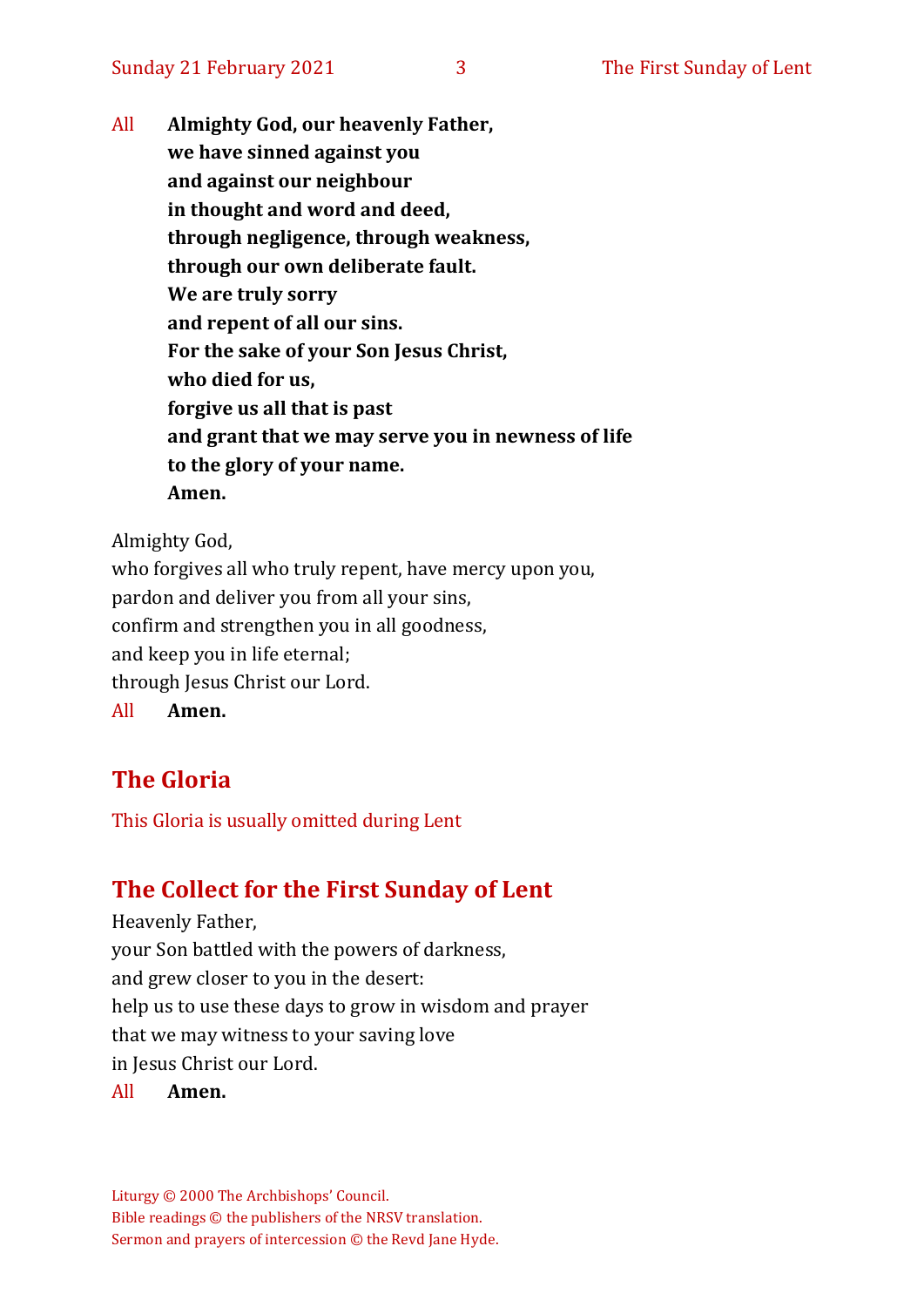#### **First reading**

A reading from the First Book of Moses called Genesis

God said to Noah and to his sons with him, 'As for me, I am establishing my covenant with you and your descendants after you, and with every living creature that is with you, the birds, the domestic animals, and every animal of the earth with you, as many as came out of the ark. I establish my covenant with you, that never again shall all flesh be cut off by the waters of a flood, and never again shall there be a flood to destroy the earth.

God said, 'This is the sign of the covenant that I make between me and you and every living creature that is with you, for all future generations: I have set my bow in the clouds, and it shall be a sign of the covenant between me and the earth. When I bring clouds over the earth and the bow is seen in the clouds, I will remember my covenant that is between me and you and every living creature of all flesh; and the waters shall never again become a flood to destroy all flesh. When the bow is in the clouds, I will see it and remember the everlasting covenant between God and every living creature of all flesh that is on the earth.' God said to Noah, 'This is the sign of the covenant that I have established between me and all flesh that is on the earth.' *Genesis 9:8–17*

This is the Word of the Lord

All **Thanks be to God.**

#### **Second reading**

A reading from the Second Letter of St Peter

Who will harm you if you are eager to do what is good? But even if you do suffer for doing what is right, you are blessed. Do not fear what they fear, and do not be intimidated, but in your hearts sanctify Christ as Lord. Always be ready to make your defence to anyone who demands from you an accounting for the hope that is in you; yet do it with gentleness and reverence. Keep your conscience clear, so that, when you are maligned, those who abuse you for your good conduct in Christ may be put to shame. For it is better to suffer for doing good, if suffering should be God's will, than to suffer for doing evil.

For Christ also suffered for sins once for all, the righteous for the unrighteous, in order to bring you to God. He was put to death in the flesh, but made alive in the spirit, in which also he went and made a proclamation to the spirits in prison, who in former times did not obey, when God waited patiently in the days of Noah, during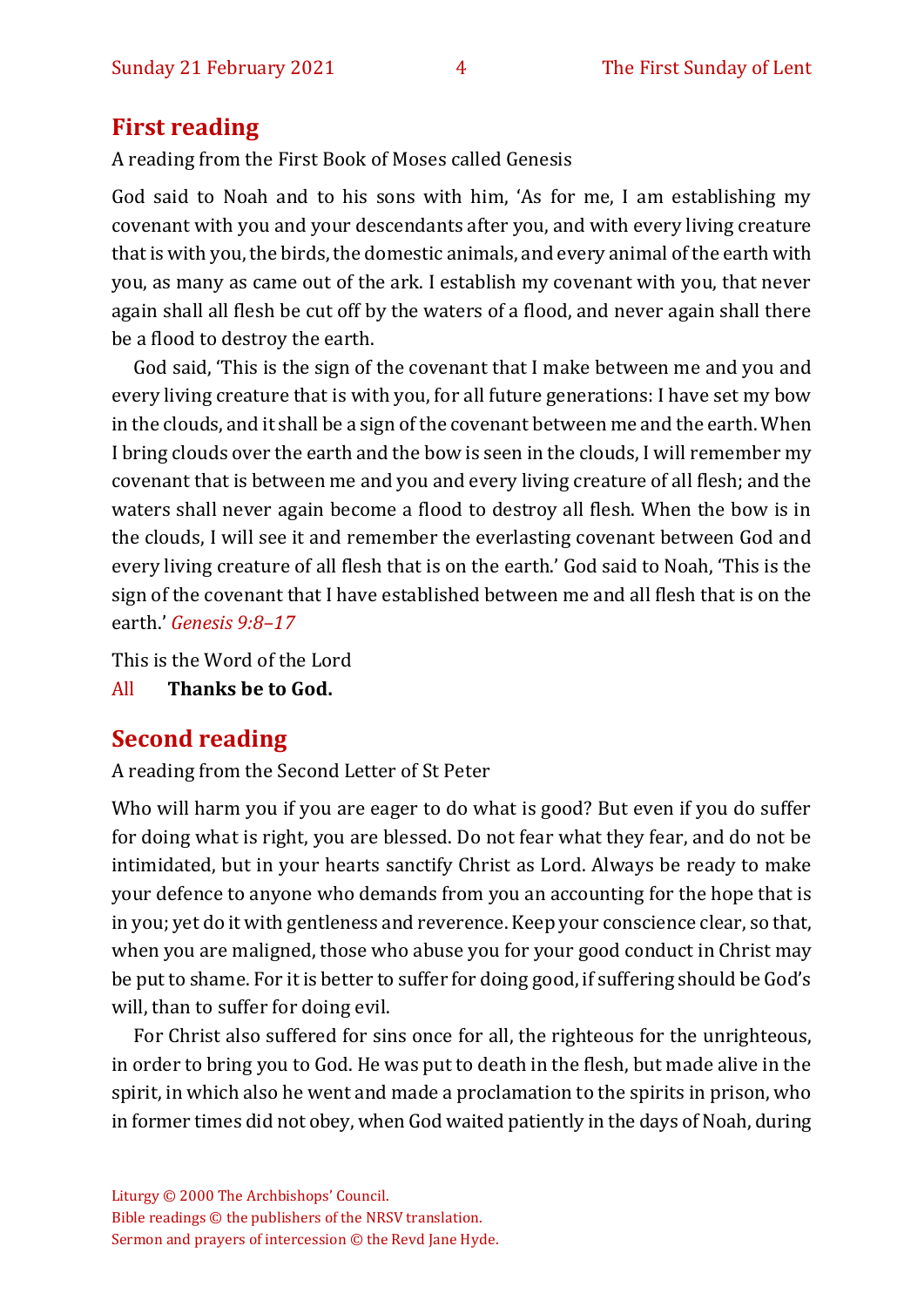the building of the ark, in which a few, that is, eight persons, were saved through water.

And baptism, which this prefigured, now saves you—not as a removal of dirt from the body, but as an appeal to God for a good conscience, through the resurrection of Jesus Christ, who has gone into heaven and is at the right hand of God, with angels, authorities, and powers made subject to him. *1 Peter 3:13–22*

This is the Word of the Lord

All **Thanks be to God.**

HYMN 2 **[Amazing love](https://www.youtube.com/watch?v=ItR0E1lg7lY)** (please click on this link to hear the hymn)

#### **Gospel reading**

Hear the Gospel of our Lord Jesus Christ according to Mark

#### All **Glory to you O Lord.**

In those days Jesus came from Nazareth of Galilee and was baptised by John in the Jordan. And just as he was coming up out of the water, he saw the heavens torn apart and the Spirit descending like a dove on him. And a voice came from heaven, 'You are my Son, the Beloved; with you I am well pleased.' And immediately the Spirit drove him out into the wilderness. He was in the wilderness forty days, tempted by Satan; and he was with the wild beasts; and the angels waited on him.

Now after John was arrested, Jesus came to Galilee, proclaiming the good news of God, and saying, 'The time is fulfilled, and the kingdom of God has come near; repent, and believe in the good news.' *Mark 1:9–15*

This is the Gospel of the Lord

#### All **Praise to you O Christ.**

#### **Sermon**

Lent is upon us, and on Wednesday we began a season of lament for our sins and the effects of sin in our world. Today we hear the timeless story of the great flood … the deluge of water God visited upon the earth to cleanse the wickedness he saw inhabiting his good creation. We arrive at the point in the story when the floods have abated and the Ark has reached the safety of dry land. Noah and his family now have to pick up the pieces, and images of the devastation that flooding wreaks today come to mind; destruction everywhere and the subsequent relentless clearing of mud and debris.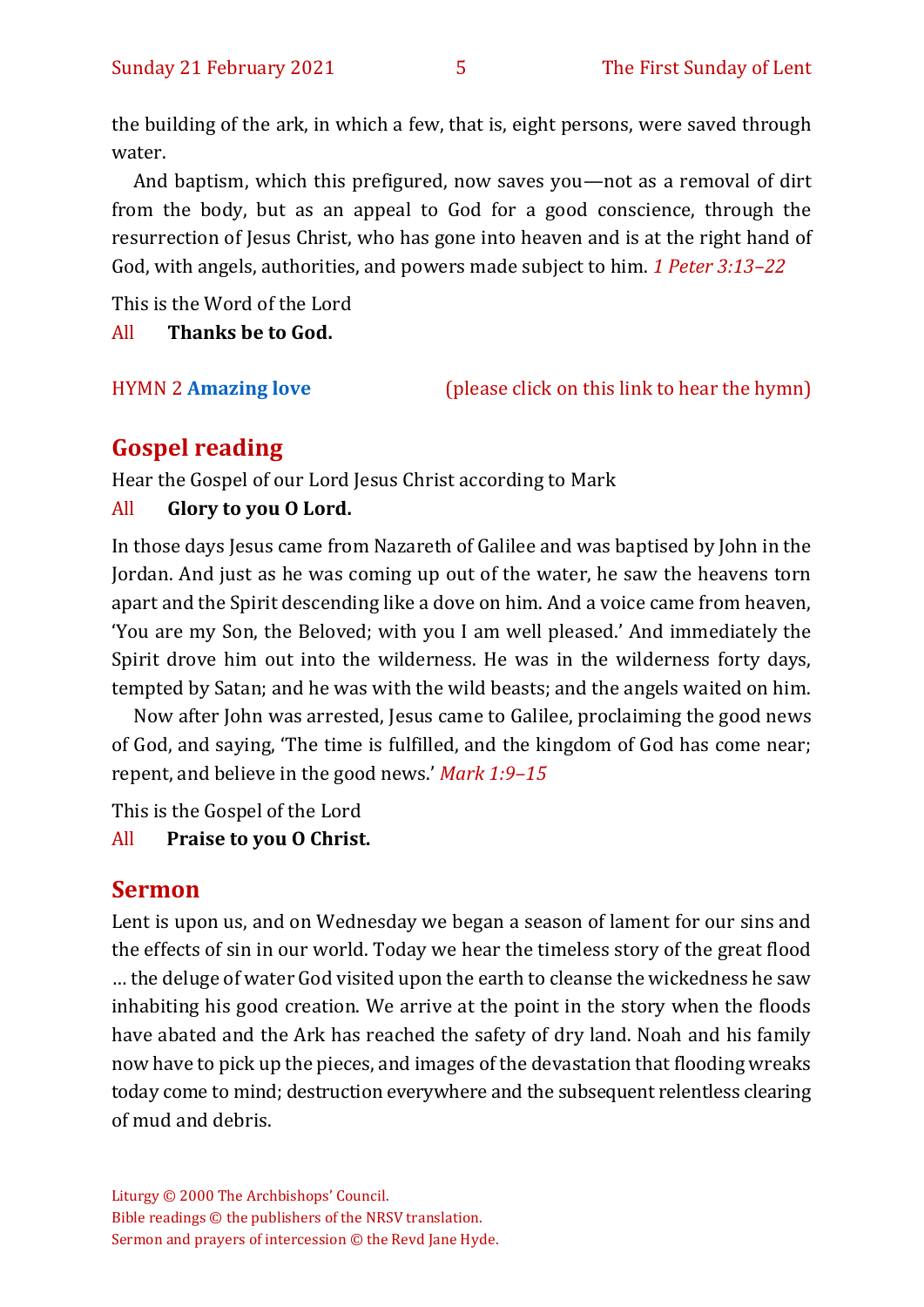Our passage from the first letter of Peter links the story of Noah's deliverance through the water of the flood, with baptism and deliverance from the power of sin … but that's not the end of the story. Despite the cleansing flood and the cleansing effects of the water of baptism, frail humanity has a propensity … that is, a natural tendency … to stray from the paths of righteousness. We are always mindful of the ways we have sinned against God, our neighbours and even ourselves, and have to be constantly on guard to maintain godly habits in order to remain true to the promises made at baptism.

Even the man who is without sin—Jesus—submits himself to John's baptism in the Jordan but is immediately driven by the Spirit into the wilderness where wild beasts and Satan await him. He becomes the target of the most powerful of tempters. During a 'wilderness' time of extreme hardship his trust in God is tested, but he remains faithful to his Heavenly Father.

All these passages from Scripture speak of sin and temptation … but also of ultimate redemption and things to be hoped for. In Genesis, God sets a bow in the sky as an everlasting sign of his covenant with Noah, and generations to come, *'When … the bow is seen in the clouds, I will remember … and the waters shall never again become a flood to destroy all flesh.'* Towards the end of Peter's words comes the assurance that *'baptism … now saves you … through the resurrection of Jesus.'* In our gospel, even though Jesus had to endure the trials of the desert, *'the angels waited on him'* and his experiences strengthened him as he began his earthly ministry *'proclaiming the good news of God.'*

On our Lenten journey towards the glories of Easter Day, we are called to prepare—to undertake forty days in a kind of self-imposed wilderness. Through prayer, engagement with Scripture, works of service, denying ourselves and selfexamination, we should all try to clear the elements of pride and sinfulness which have crept into our lives. As Christians observing Lent we should be prepared to get our hands dirty and clear the 'mud and debris'—whether literal, metaphorical or spiritual—that ruins lives. I invite you to include today's collect regularly in your prayers throughout this season as an earnest plea to God that we all might have a good Lent.

*Almighty God, whose Son Jesus Christ fasted forty days in the wilderness and was tempted as we are, yet without sin: give us grace to discipline ourselves in obedience to your Spirit; and, as you know our weakness, so may we know your power to save; …* Amen.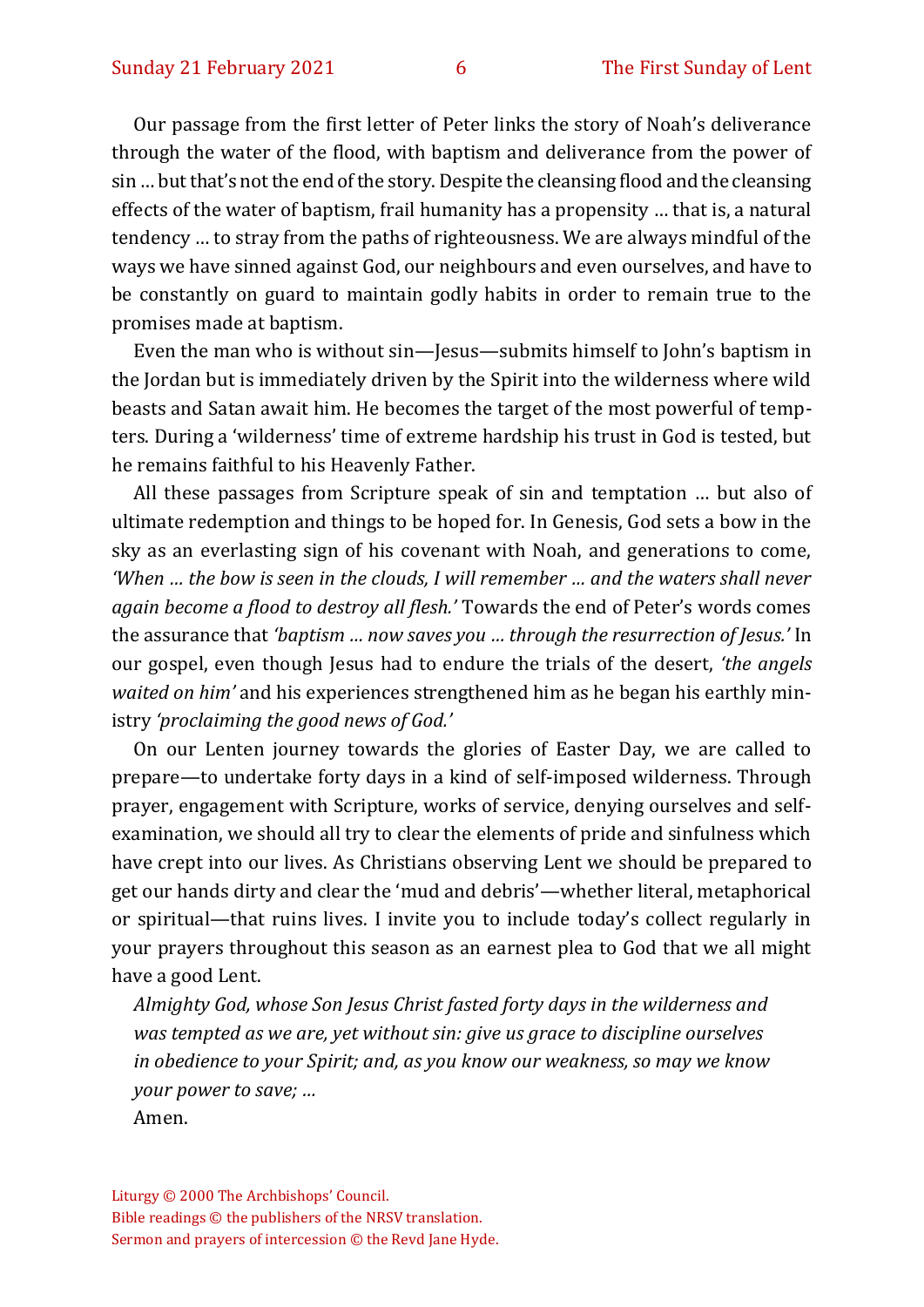# **The Creed**

Do you believe and trust in God the Father, the source of all being and life, the one for whom we exist?

### All **We believe and trust in him.**

Do you believe and trust in God the Son, who took our human nature, died for us and rose again?

#### All **We believe and trust in him.**

Do you believe and trust in God the Holy Spirit, who gives life to the people of God and makes Christ known in the world?

#### All **We believe and trust in him.**

This is the faith of the Church.

All **This is our faith. We believe and trust in one God, Father, Son and Holy Spirit. Amen.**

# **Prayers of intercession**

Lord God, we come with all our muddled and muddied priorities, and conflicting agendas, to be made whole as the Body of Christ; to renounce evil so as to be equipped to announce the kingdom of peace. Lord in your mercy, All **hear our prayer.**

Lord God, we come with the world's clamour

ringing in our ears,

with comfort zones beckoning us,

but the pain of injustice refusing to be shut out.

We come for the world's healing.

and for an end to all lying and deceit.

Lord in your mercy,

#### All **hear our prayer.**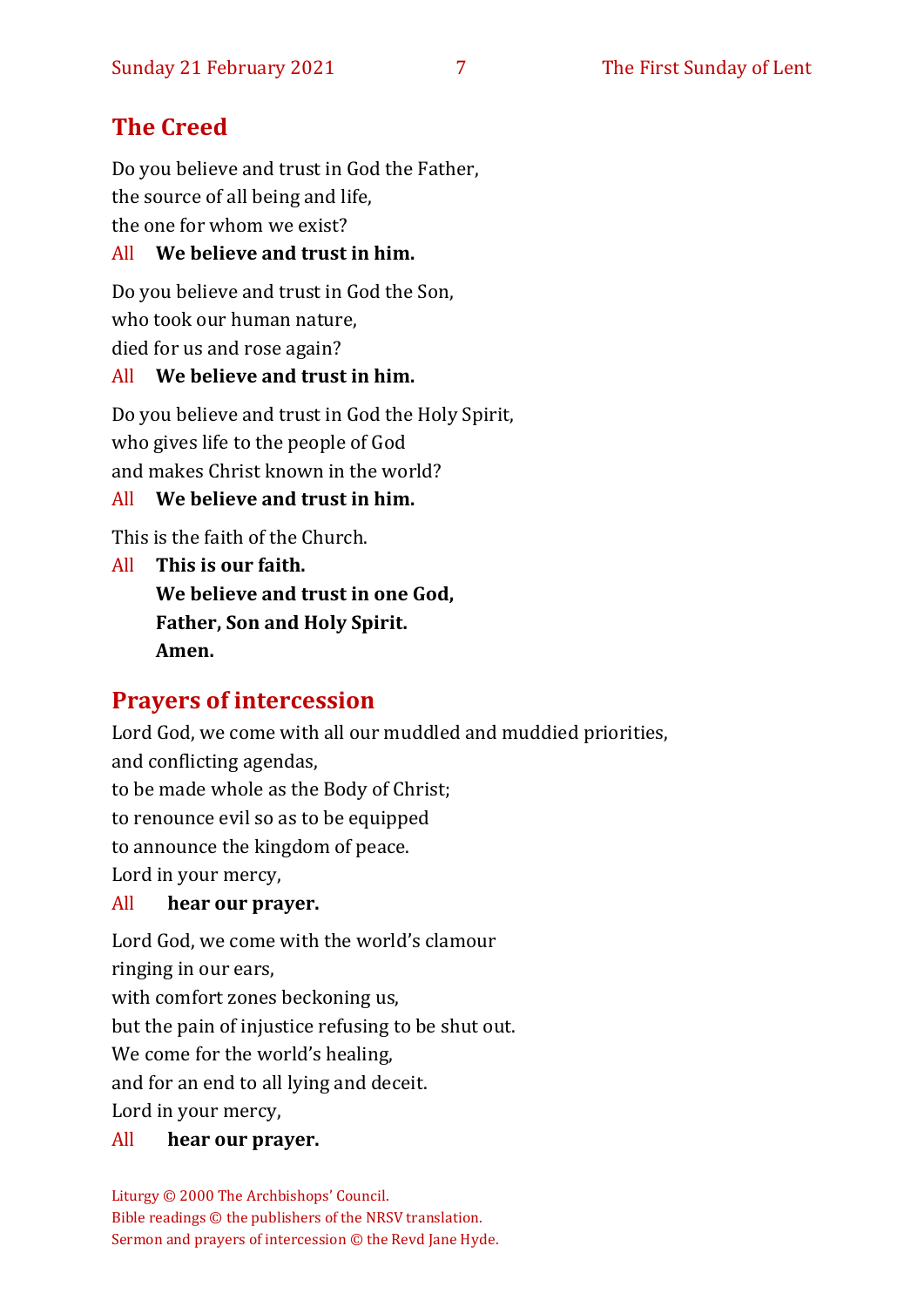Lord God, we come with the demands of home, family, work and expectations warring in us for space and attention. We come on behalf of those too busy or too exhausted to pray; that our daily lives may be washed in your peace, ordered in holiness and lit up with your joy. Lord in your mercy,

#### All **hear our prayer.**

Lord God, we come with the needs and sorrows, pain and suffering of our brothers and sisters all over the world, who are aching physically, emotionally or spiritually; we come to ask for your comfort and healing love. Lord in your mercy,

#### All **hear our prayer.**

Lord God, we come to realign our lives in the context of your eternity, and commend to your love our own loved ones who have passed through earthly death to the life which has no ending. Lord in your mercy,

#### All **hear our prayer.**

Lord God, we come with thankfulness for the gift of life, and for the call to holiness. Give us the grace to respond to your calling.

Merciful Father,

All **accept these prayers for the sake of your Son, our Saviour Jesus Christ. Amen.**

# **The peace**

Since we are justified by faith, we have peace with God through our Lord Jesus Christ, who has given us access to his grace.

The peace of the Lord be always with you,

#### All **And also with you.**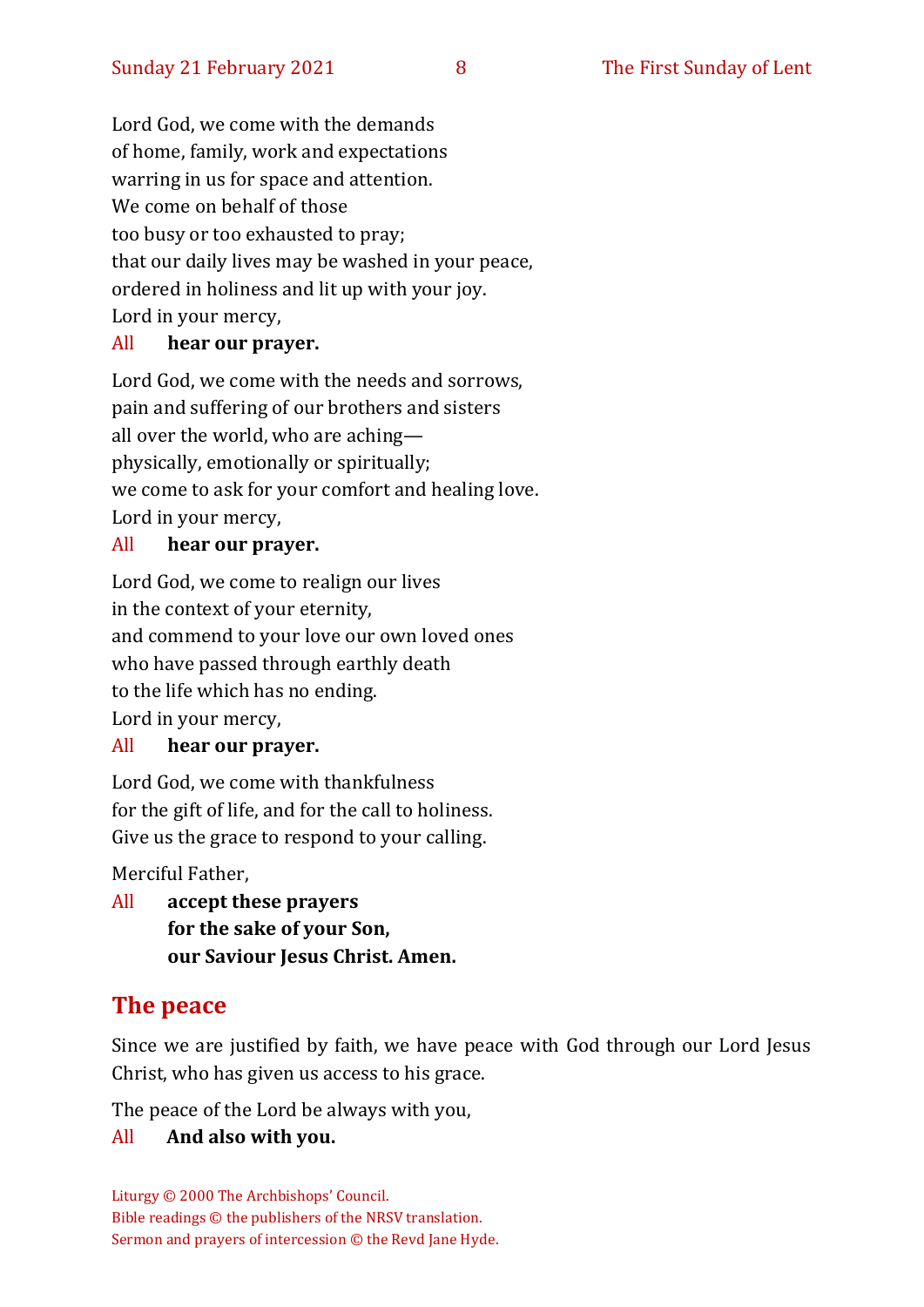HYMN 3 **[Be thou my vision](https://www.youtube.com/watch?v=6CMclLT_Hjg)** (please click on this link to hear the hymn)

The liturgy of the Communion Service appears below

# The Dismissal

May God the Father, who does not despise the broken spirit, give to you a contrite heart.

#### All **Amen.**

May Christ, who bore our sins in his body on the tree, heal you by his wounds.

#### All **Amen.**

May the Holy Spirit, who leads us into all truth, speak to you words of pardon and peace.

#### All **Amen.**

And the blessing of God almighty, Father, Son, and Holy Spirit, be with you now and remain with you always.

All **Amen.**

HYMN 4 **[O Jesus I have promised](https://www.youtube.com/watch?v=UU_cev2ri90)** (please click on this link to hear the hymn)

Go in peace to love and serve the Lord.

All **In the name of Christ. Amen.**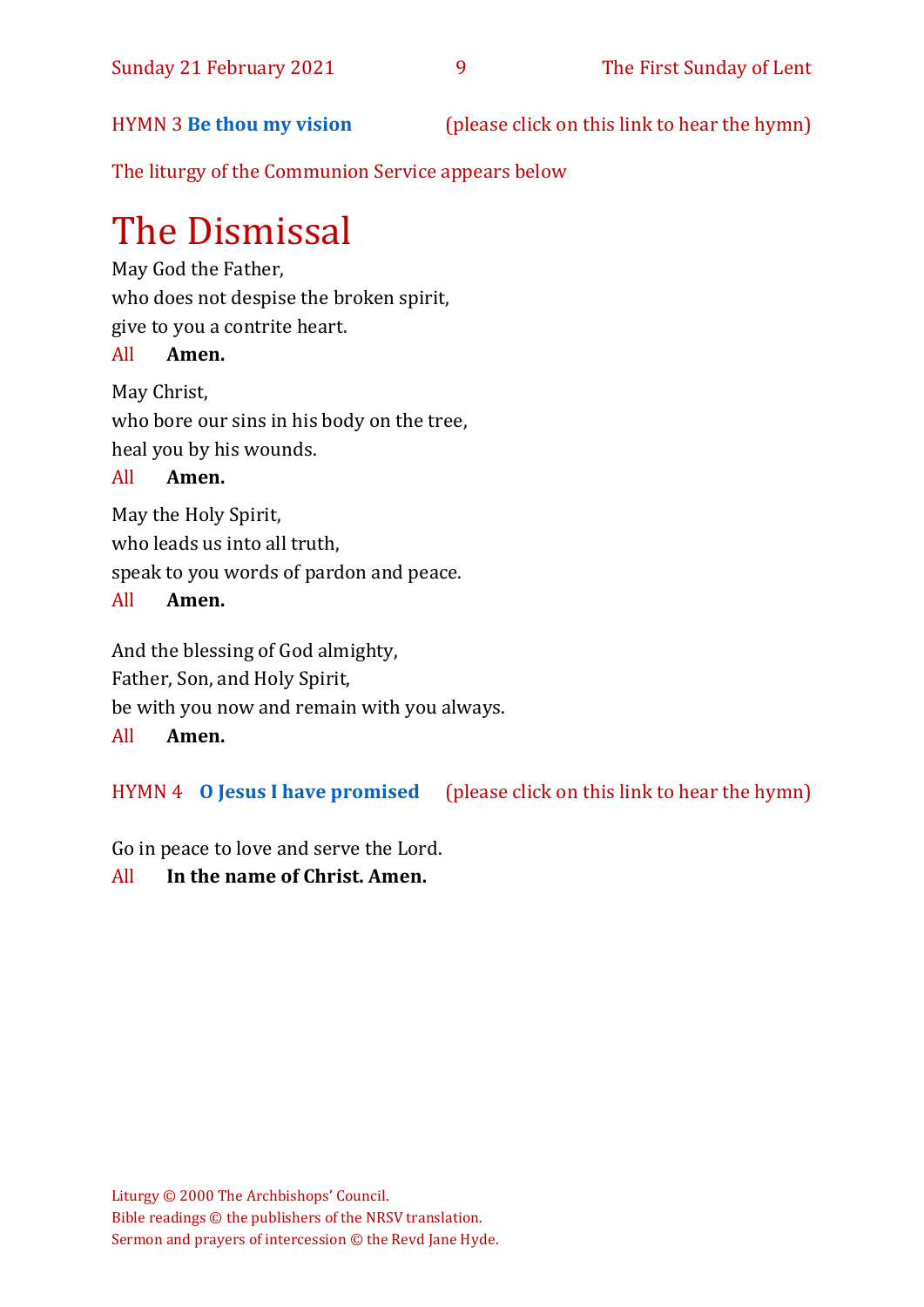# The Liturgy of the Sacrament

# Eucharistic Prayer (prayer E)

The Lord be with you

#### All **and also with you.**

Lift up your hearts.

#### All **We lift them to the Lord.**

Let us give thanks to the Lord our God.

#### All **It is right to give thanks and praise.**

Father, you made the world and love your creation. You gave your Son Jesus Christ to be our Saviour. His dying and rising have set us free from sin and death. And so we gladly thank you, with saints and angels praising you, and saying,

All **Holy, holy, holy Lord, God of power and might, heaven and earth are full of your glory. Hosanna in the highest. Blessed is he who comes in the name of the Lord. Hosanna in the highest.**

We praise and bless you, loving Father, through Jesus Christ, our Lord; and as we obey his command, send your Holy Spirit, that broken bread and wine outpoured may be for us the body and blood of your dear Son.

On the night before he died he had supper with his friends and, taking bread, he praised you. He broke the bread, gave it to them and said: Take, eat; this is my body which is given for you; do this in remembrance of me.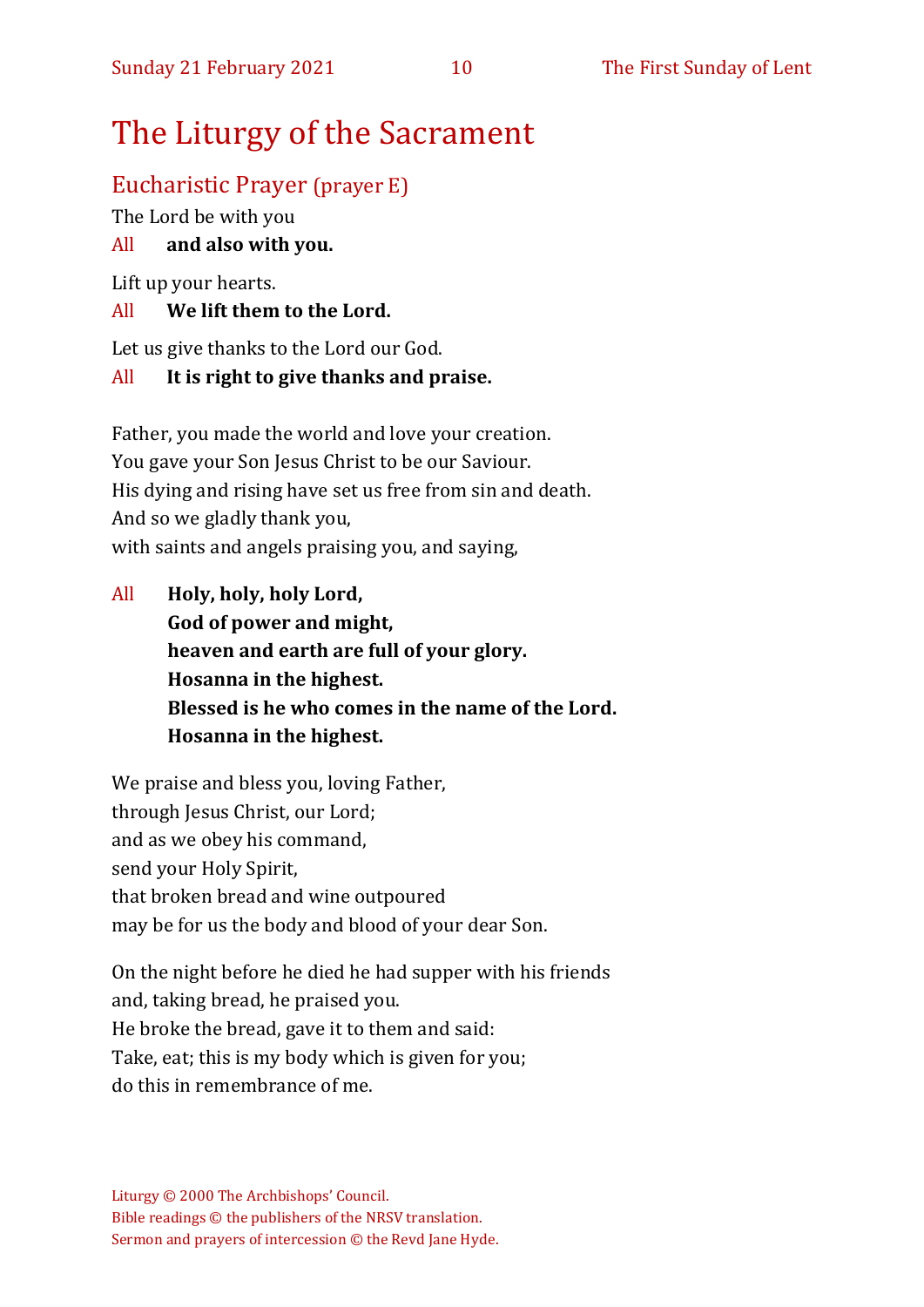When supper was ended he took the cup of wine. Again he praised you, gave it to them and said: Drink this, all of you; this is my blood of the new covenant, which is shed for you and for many for the forgiveness of sins. Do this, as often as you drink it, in remembrance of me.

So, Father, we remember all that Jesus did, in him we plead with confidence his sacrifice made once for all upon the cross.

Bringing before you the bread of life and cup of salvation, we proclaim his death and resurrection until he comes in glory.

Great is the mystery of faith:

# All **Christ has died. Christ is risen. Christ will come again.**

Lord of all life, help us to work together for that day when your kingdom comes and justice and mercy will be seen in all the earth.

Look with favour on your people, gather us in your loving arms and bring us with all the saints to feast at your table in heaven.

Through Christ, and with Christ, and in Christ, in the unity of the Holy Spirit, all honour and glory are yours, O loving Father, for ever and ever.

All **Amen.**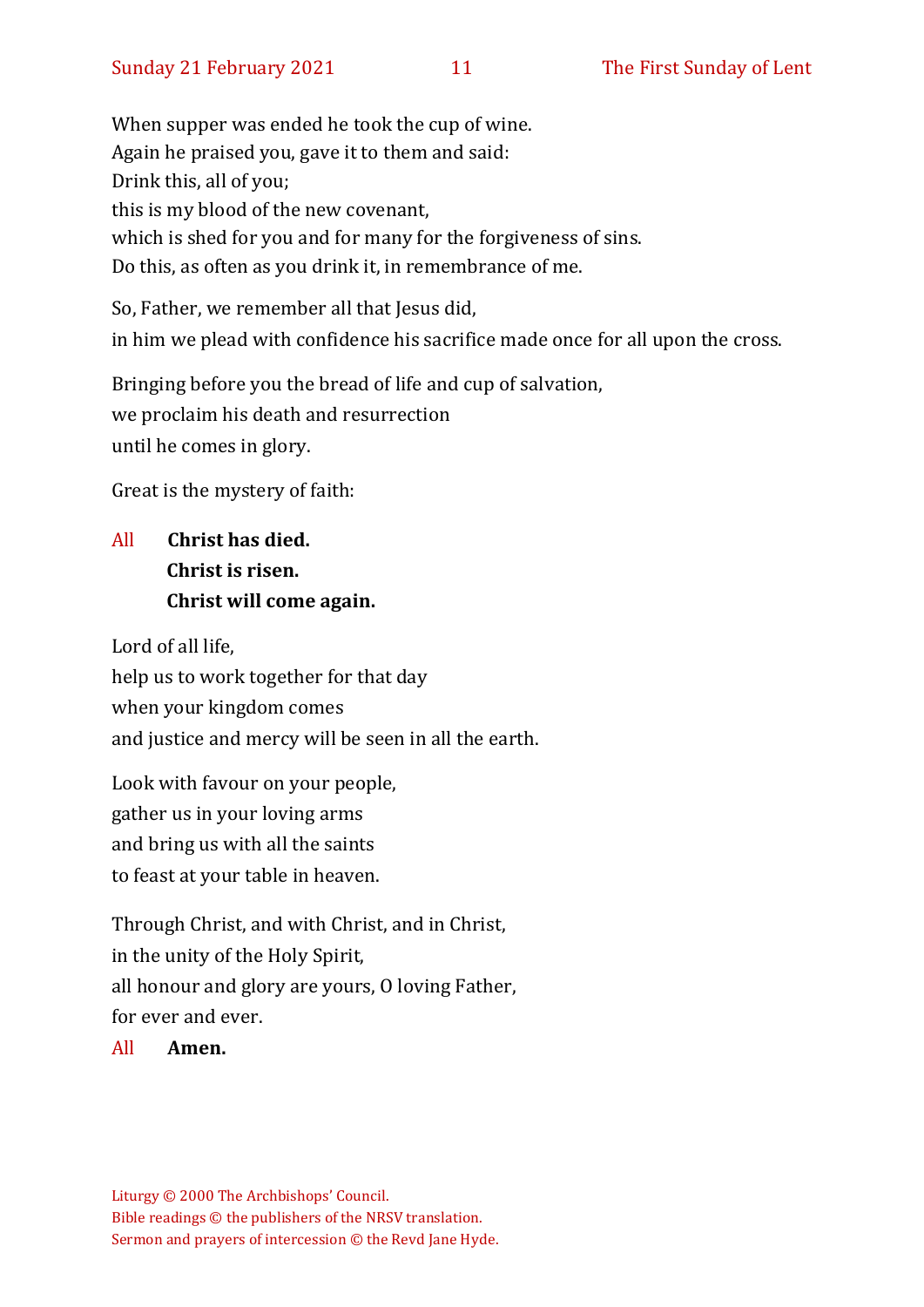# The Lord's Prayer

As our Saviour taught us, so we pray

All **Our Father in heaven, hallowed be your name, your kingdom come, your will be done, on earth as in heaven. Give us today our daily bread. Forgive us our sins as we forgive those who sin against us. Lead us not into temptation but deliver us from evil. For the kingdom, the power,** 

**and the glory are yours now and for ever. Amen.**

# Breaking of the Bread

We break this bread to share in the body of Christ.

- All **Though we are many, we are one body, because we all share in one bread.**
- All **Lamb of God,**

**you take away the sin of the world, have mercy on us.**

**Lamb of God, you take away the sin of the world, have mercy on us.**

**Lamb of God, you take away the sin of the world, grant us peace.**

Draw near with faith. Receive the body of our Lord Jesus Christ which he gave for you, and his blood which he shed for you. Eat and drink in remembrance that he died for you, and feed on him in your hearts by faith with thanksgiving.